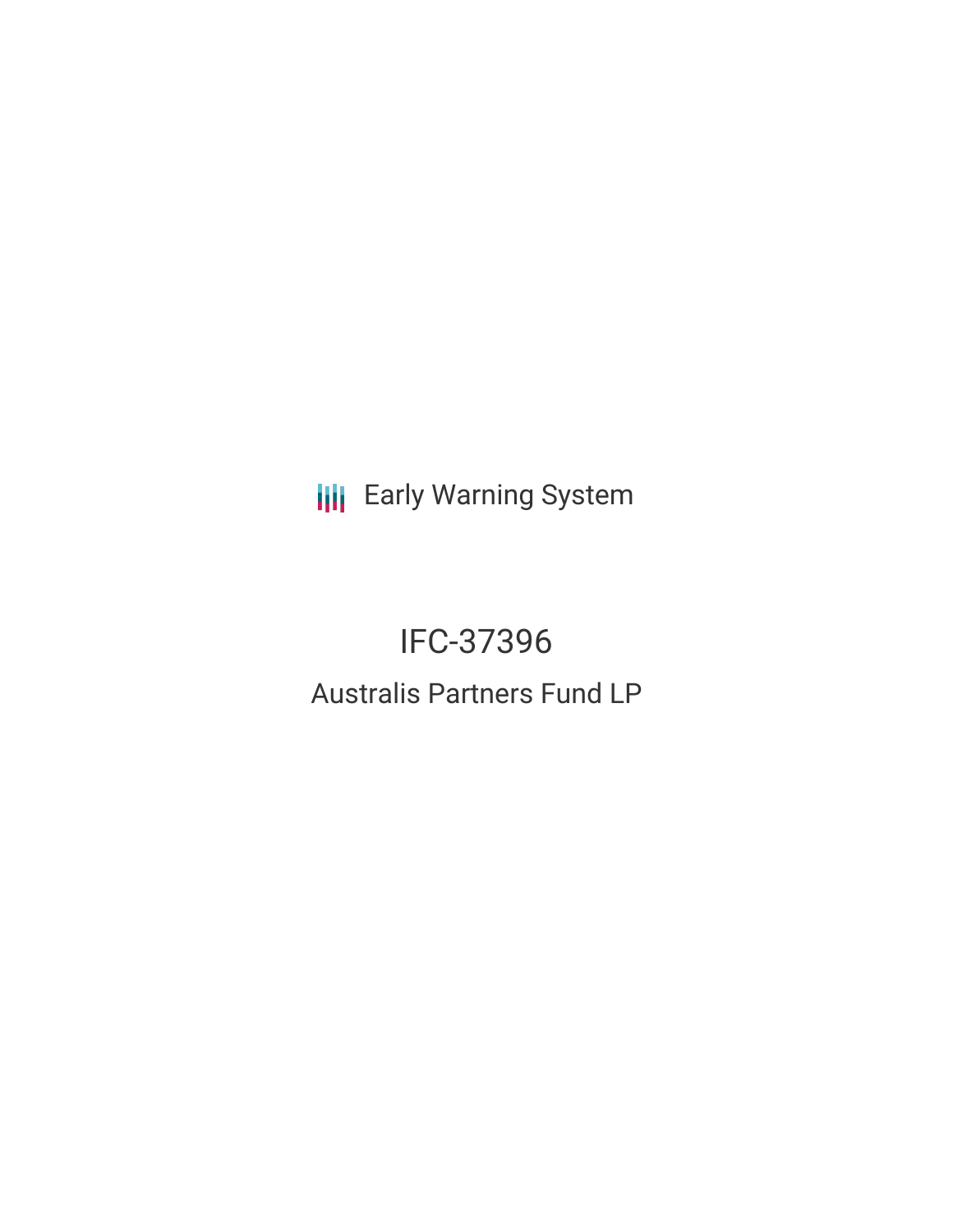

# **Quick Facts**

| <b>Financial Institutions</b>  | International Finance Corporation (IFC) |
|--------------------------------|-----------------------------------------|
| <b>Status</b>                  | Approved                                |
| <b>Bank Risk Rating</b>        | FI                                      |
| <b>Voting Date</b>             | 2016-11-16                              |
| <b>Borrower</b>                | <b>AUSTRALIS PARTNERS LP</b>            |
| <b>Sectors</b>                 | Finance                                 |
| <b>Investment Type(s)</b>      | Equity                                  |
| <b>Investment Amount (USD)</b> | \$40.00 million                         |
|                                |                                         |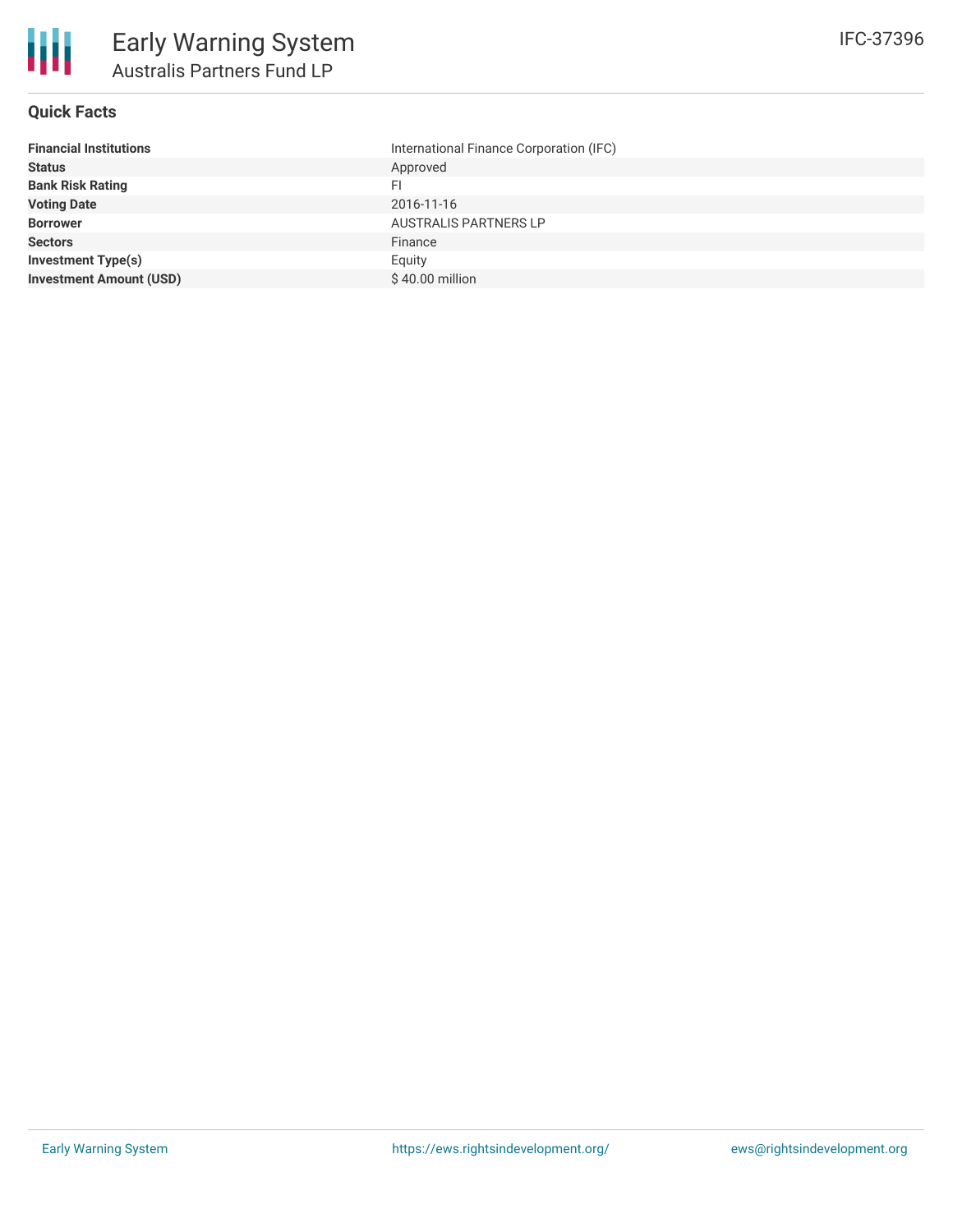

# **Project Description**

The project finances Australis Partners Fund LP to make control or significant minority investments in 7-10 middle-market companies in Mexico, Colombia, Peru, and Chile in order to support businesses seeking to expand their operations and sales across the Pacific Alliance and neighboring countries.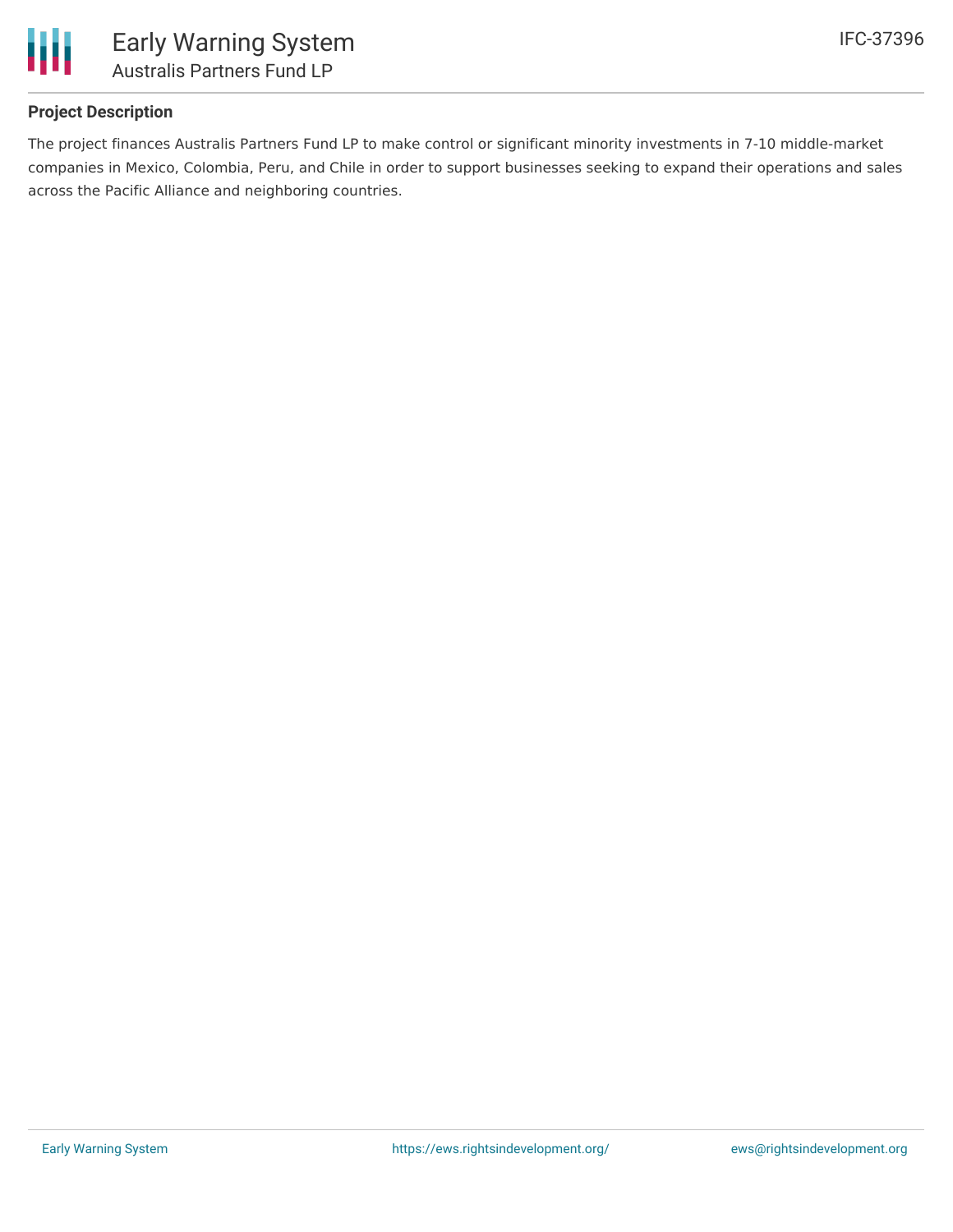#### **Investment Description**

• International Finance Corporation (IFC)

The project entails an equity commitment of up to \$40 million, not to exceed 20% of total commitments, in Australis Partners Fund LP, a private equity fund. Australis Partners Fund LP will be managed by Australis Partners LLC, a Chile- and New Yorkbased fund manager established in 2014 by the former Latin America team of CVCI. The team is comprised of five senior investment professionals that have worked together for between 8-16 years.

#### **Financial Intermediary**

Financial Intermediary: A commercial bank or financial institution that receives funds from a development bank. A financial intermediary then lends these funds to their clients (private actors) in the form of loans, bonds, guarantees and equity shares. Financial intermediaries include insurance, pension and equity funds. The direct financial relationship is between the development bank and the financial intermediary.

- [Australis](file:///actor/1010/) Partners (Financial Intermediary)
- [Australis](file:///actor/1231/) Partners Advisers LLC (Financial Intermediary)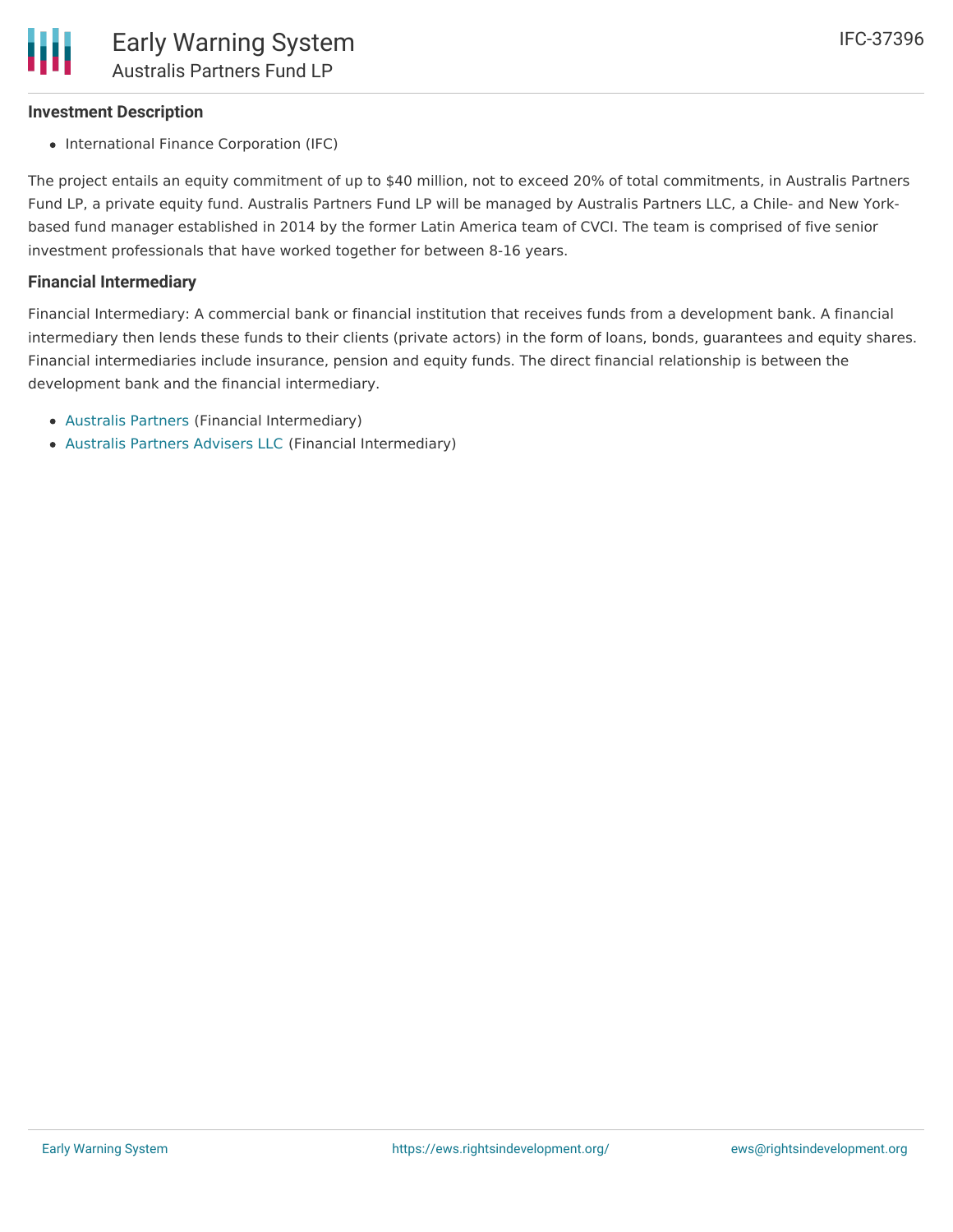

# **Private Actors Description**

Australis Partners is a private equity firm specializing in middle market investments.

Australis Partners (Advisors) LLC, a Chile- and New York-based fund manager established in 2014 by the former Latin America team of CVCI. The team is comprised of five senior investment professionals that have worked together for between 8-16 years.